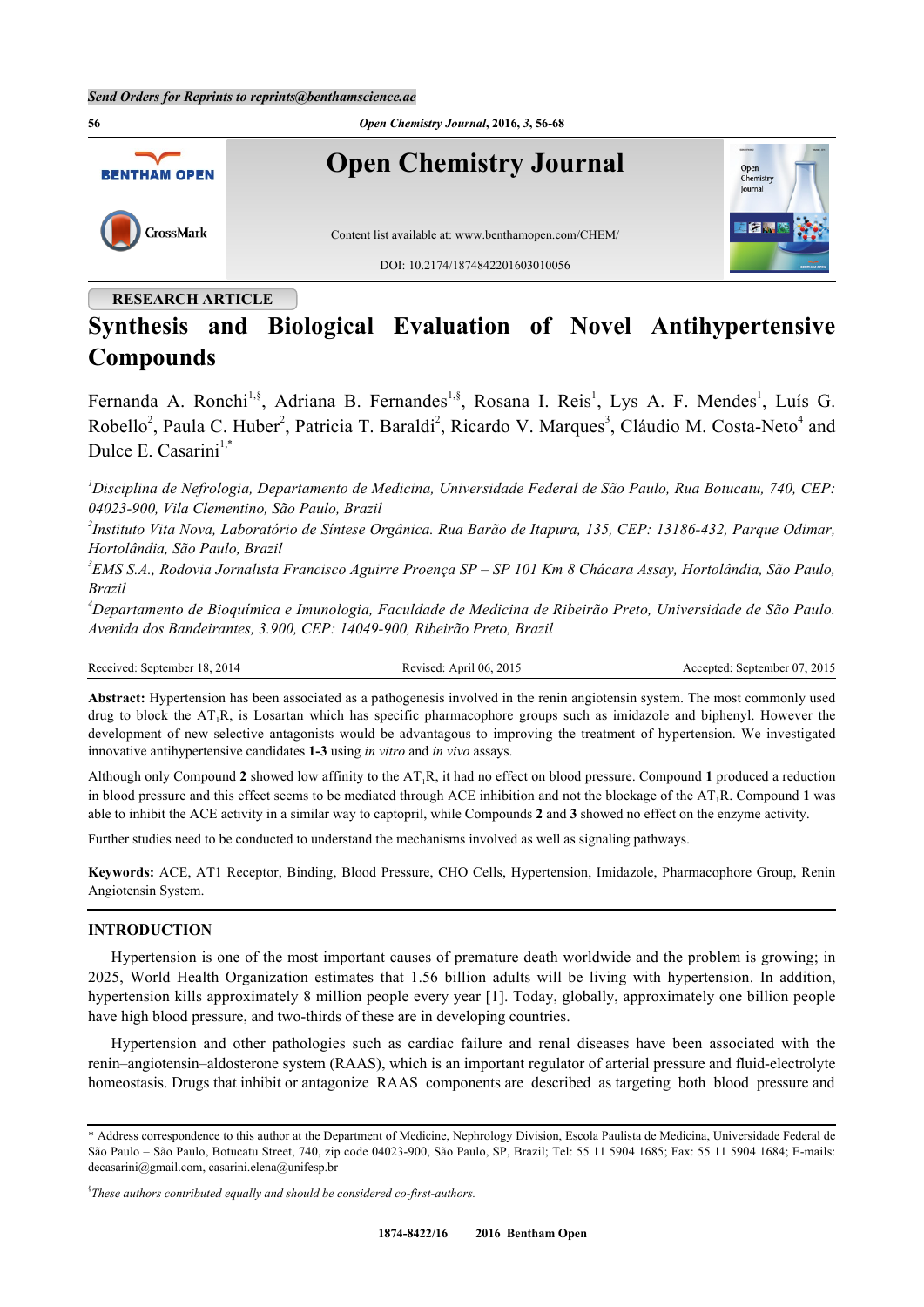related structural and functional abnormalities of heart and blood vessels, thus preventing target-organ damage and related cardiovascular events [[2](#page-11-1), [3](#page-11-2)]. These drugs include the Angiotensin II (Ang II) type 1 receptor blocker( $AT<sub>1</sub>$ ), the selective aldosterone receptor antagonists and angiotensin-converting enzyme inhibitors (ACEi), the last ones blocking the formation of Ang II and preventing the inactivation of bradykinin [[4,](#page-11-3) [5\]](#page-11-4).

Clinical studies have clearly demonstrated that the use of ACEi or  $AT_1$  receptor antagonists reduce albuminuria, delay the progressive loss of renal function and decrease mortality rate [3, 6 - 8].

Ang II, a vasoconstrictor peptide generated by ACE, is the major regulator of blood pressure (BP), eletrolyte balance and endocrine functions acting through two distinct subtypes of receptor,  $AT_1$  and  $AT_2$ , both belonging to the G-protein coupled receptor (GPCCR) family [9]. Modeling strategy using pharmacophoric group of Ang II in benzylimidazole led to the synthesis of Losartan (Cozaar®), which is an oral nonpeptide  $AT_1$  receptor antagonist and the first on the market launched in 1994 [10].

Structure activity relationship (SAR) of various compounds synthesized during the development of Losartan have revealed various binding sites present on the  $AT_1$  receptor [11]. Since then, more efficient drugs using molecular modification based on SAR regarding particular pharmacophore groups such as imidazole and biphenyl have been investigated [12 - 16].

The development of new selective antagonists for the  $AT_1$  receptor would be useful and informative on the role of the RAAS in the pathogenesis of hypertension, stroke, myocardial infarction, heart failure and end-stage renal disease [2, 17, 18]. Concerning the importance of the discovery of new antihypertensive agents our main goal was focused on the development of innovative Compounds **1-3**. The compounds' design strategy was based on structure modification of Losartan which involved hydatoin group moiety linked to the biphenyl-1*H*-tetrazole scaffold known as pharmacophore groups (Fig. **[1](#page-1-0)**).

Hydantoin group has demonstrated different pharmacological activities depending on the nature of substitution on the hydantoin ring. A wide range of pharmacological properties from hydration group can be found such as fungicidal, herbicidal, antitumor, antiinflammatory, anti-HIV, hypolipidemic, anticonvulsant and antihypertensive activities [\[19](#page-12-0) -21].

We expect that the introduction of hydantoin groups could result in a medicine combining therapy and contribute to the identification of a new chemical entity (NCE) as a selective antagonist for  $AT_1$  receptor. In addition these new compounds could be more absorbed more easily than Losartan since hydantoin groups has a higher lipophilicity.

<span id="page-1-0"></span>Looking for pharmaceutical application of new compounds 1-3, synthesis were performed using classical methodologies and proof of biological concept was designed *in vitro* to evaluate their binding affinity to the AT<sup>1</sup> receptor, ACE inhibition and *in vivo* to evaluate their antihypertensive actions.



Fig. (1). Structural modification for novel  $AT_1$  receptor antagonists.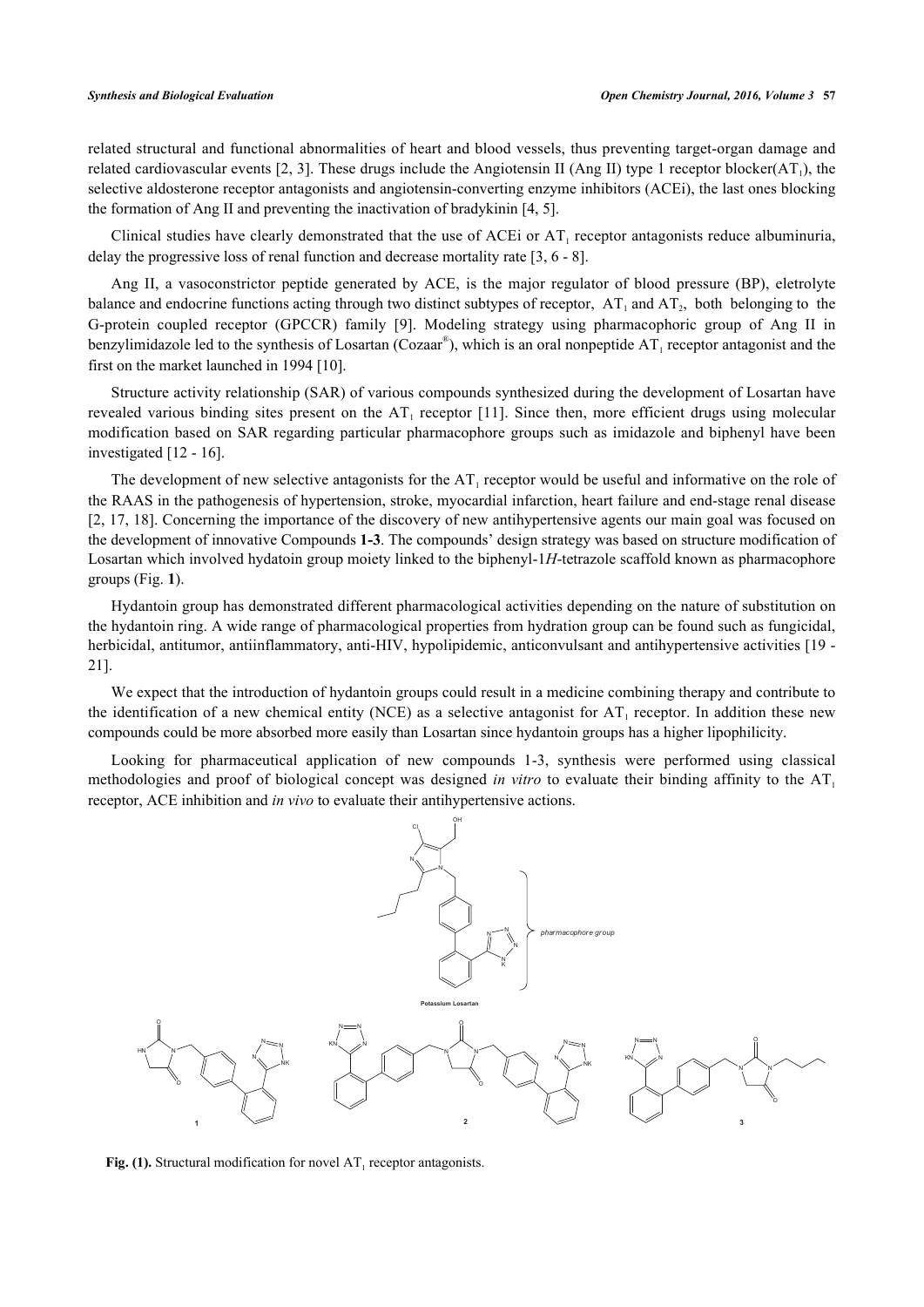# **EXPERIMENTAL SECTION**

#### **Chemical Synthesis**

Unless otherwise noted, reactions were performed in predried apparatus under an atmosphere of nitrogen. *N,N*dimethylformamide (DMF), tetrahydrofuran (THF) and methanol (MeOH) were purchased as anhydrous from Sigma Aldrich Co. (USA). Solvents and reagents were purchased from commercial suppliers and purified by standard techniques. Intermediate 5-(4'-bromomethyl-biphenyl-2-yl)-1-trityl-1*H*-tetrazole (5) was purchased from Zhejiang Tianyu Pharmaceutical Co. Ltda (China). The reactions were monitored by thin layer chromatography on silica gel with fluorescent indicator 254 nm (Fluka). Flash chromatography was performed using Combiflash Companion from Teledyne Isco and a prepacked column (12 gram Flash Column RediSep®R<sub>f</sub> or 40 gram Flash Column RediSep®R<sub>f</sub>). Melting points were recorded on a DSC 822 STARe System Mettler Toledo. Infrared (IR) spectra were recorded on a Nicolet 4700 spectrophotometer and measured by  $cm^{-1}$ . <sup>1</sup>H NMR (400 MHz) and <sup>13</sup>C NMR (100 MHz) were measured with a Bruker ARX-400 spectrometer. Chemical shifts are expressed in ppm (δ) as an internal standard. Signal multiplicities were represented by s (singlet), d (doublet), dd (doublet of doublets), dq (doublet of quintets), t (triplet), br (broad) and m (multiplet). *J* values were given in hertz. CDCl<sub>3</sub> or DMSO- $d_6$  was used as solvent. Mass spectra (MS) were determined using an Acquity UltraPerformance Waters and high-resolution mass spectra (HRMS) XEVO Q-TOF from Waters. Purity of compounds **1-3** was determined by high performance liquid chromatography (HPLC) analysis (Lachrom – Merck column C18 - 4,6 x 150 – 5 $\mu$ m, standard gradient: 20 - 55% CH<sub>3</sub>CN in formic acid 0.05% (0 - 5 min), 55% CH<sub>3</sub>CN (5 - 8 min), 55 - 20% CH<sub>3</sub>CN (8 – 13 min), 20% CH<sub>3</sub>CN (13 - 15 min), flow rate 1 mL/min, UV detection at 254 nm, purity≥95%).

**3-((2'-(1-Trityl-1***H***-tetrazol-5-yl)biphenyl-4-yl)methyl)imidazolidine-2,4-dione (6).** To a suspension of hydantoin (4) (1.00 g, 10.00 mmol) and anhydrous potassium carbonate (1.65 g, 12.00 mmol) in dry DMF (10 mL) was added a solution of 5-(4'-bromomethyl-biphenyl-2-yl)-1-trityl-1*H*-tetrazole (5) (5.56 g, 10.00 mmol) in dry DMF (60 mL). The reaction mixture was stirred at room temperature for 18 h. The reaction mixture was poured onto water (50 mL) and extracted with ethyl acetate (100 mL). The combined organic extracts were washed with brine, dried over anhydrous magnesium sulfate and concentrated in vacuum to afford the crude product which was purified by column chromatography on a Combiflash Companion (ethyl acetate/hexane) giving the compound **6** as an off-white solid (4.32 g, 75%). mp 158 °C. IR 3289, 3058, 1776, 1714, 1492, 1449, 1345, 1266, 1192, 1032. ESI-MS *m/z* 577 [M+H]<sup>+</sup> , 312, 205, 161.<sup>1</sup>H NMR (400MHz, CDCl<sup>3</sup> ): δ 7.91 (dd, 1H*, J* = 7.2, 1.7 Hz,), 7.46 (dquint, 2H*, J* = 7.5, 1.7 Hz,), 7.36-7.32 (m, 4H), 7.28-7.25 (m, 6H), 7.20 (d, 2H, *J* = 8.3 Hz,), 7.08 (d, 2H, *J* = 8.3 Hz), 6.92 (dd, 6H, *J* = 7.2, 1.4Hz), 6.23 (br, 1H), 4.56 (s, 2H), 3.86 (s, 2H). <sup>13</sup>C NMR (100MHz, CDCl<sub>3</sub>) δ 170.8, 164.0, 162.8, 158.0, 141.7, 141.2, 140.9, 134.5, 130.7, 130.2, 129.9, 129.5, 128.3, 128.2, 127.7, 127.6, 126.3, 82.9, 46.4, 41.9.

**3-((2'-(1***H***-Tetrazol-5-yl)biphenyl-4-yl)methyl)imidazolidine-2,4-dione (7).** Method A: HCl 37% (0.4 mL) was added dropwise to a solution of compound **6** (630.9 mg, 1.09 mmol) in 30 mL of a water/THF mixture (1:4). The mixture was stirred at room temperature for 24 h. THF was removed under reduced pressure and the pH of the solution was made basic with 1N aqueous NaOH and after was washed with ethyl acetate (10 mL). The aqueous phase was acidified with 1N aqueous HCl and the resulting suspension was extracted with ethyl acetate (3 x 25 mL). The combined organic extracts were washed with brine, dried over anhydrous magnesium sulfate and concentrated in vacuum to afford the crude product which was purified by column chromatography on a Combiflash Companion (methanol/chloroform) to give the compound **7** as colorless solid (298 mg, 82%). Method B: A mixture of the compound **6** (2.64 g, 4.56 mmol) and methanol (80 mL) was refluxed for 16 h. The solvent was removed under reduced pressure and the crude product was purified by column chromatography on a Combiflash Companion (methanol/chloroform) to give the compound **7** as colorless solid (1.44 g, 95%). mp 204 °C. IR 3470-2500, 3289, 3217, 1772, 1708, 1604, 1452, 1356, 1141, 1066. ESI-MS  $m/z$  333[M-H]<sup>-1</sup>H NMR (400MHz, CDCl<sub>3</sub>) δ 8.14 (s, 1H), 7.70-7.65 (m, 2H), 7.59-7.53 (m, 2H), 7.20 (d, 2H *,J* = 8.3 Hz), 7.05 (d, 2H, *J* = 8.3 Hz, 2H), 5.76 (s, 1H), 4.53 (s, 2H), 4.00 (s, 2H). <sup>13</sup>C NMR (100MHz, CDCl<sub>3</sub>) δ 172.0, 157.4, 155.0, 141.1, 138.3, 135.0, 131.0, 130.7, 130.6, 128.9, 127.8, 127.2, 123.5, 46.1, 40.6.

**Potassium 5-(4'-((2,5-dioxoimidazolidin-1-yl)methyl)biphenyl-2-yl)tetrazol-1-ide (1).** To a solution of the compound **7** (1.19 g, 3.56 mmol) in dry MeOH (15 mL) was added anhydrous potassium bicarbonate (356.7 mg, 3.56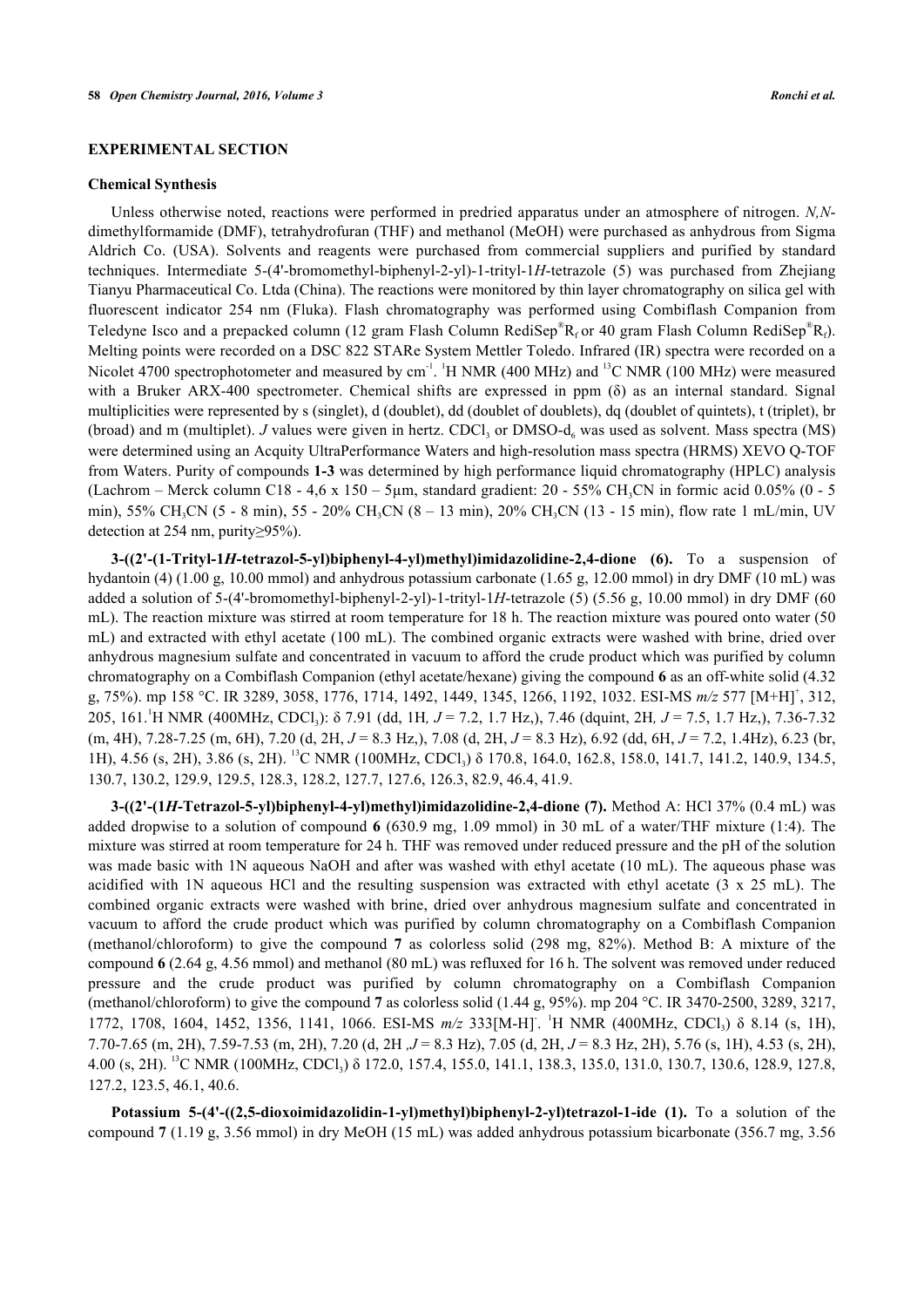mmol). The reaction mixture was refluxed for 18 h. The solvent was removed under reduced pressure and the residue was crystallized under acetone/hexane to obtain a white solid compound **1** (980 mg, 74%). IR 3366, 1758, 1695, 1456, 1414, 1352, 1143, 1006. <sup>1</sup>H NMR (400MHz, DMSO-d<sub>6</sub>) δ 7.54-7.52 (m, 1H), 7.39-7.28 (m, 3H), 7.11-7.05 (m, 4H), 4.49 (s, 2H), 3.98 (s, 2H). <sup>13</sup>C NMR (100MHz, DMSO-d<sub>6</sub>) δ 172.0, 160.7, 157.4, 141.1, 104.0, 134.5, 132.5, 130.5, 130.1, 129.2, 127.3, 126.7, 126.6, 46.0, 40.8. ESI-MS  $m/z$  373 [M+H]<sup>+</sup>, 331, 291, 133. HRMS calculated for  $C_{17}H_{14}KN_6O_2$  [M+H]<sup>+</sup> 373.0815, found 373.0846.

**1,3-Bis((2'-(1-trityl-1***H***-tetrazol-5-yl)biphenyl-4-yl)methyl)imidazolidine-2,4-dione (8).** To a suspension of hydantoin (4) (400.0 mg, 4.00 mmol) and anhydrous potassium carbonate (1.65 g, 12.00 mmol) in dry DMF (5 mL) was added a solution of 5-(4'-bromomethyl-biphenyl-2-yl)-1-trityl-1*H*-tetrazole (5) (4.45 g, 8.00 mmol) in dry DMF (80 mL). The reaction mixture was stirred at room temperature for 72 h. The reaction mixture was poured onto water (100 mL) and extracted with ethyl acetate (4 x 50 mL). The combined organic extracts were washed with brine, dried over anhydrous magnesium sulfate and concentrated in vacuum to afford the crude product which was purified by flash column chromatography on a Combiflash Companion (ethyl acetate/hexane) giving the compound **8** as a white solid (3.45 g, 82%). mp 168 °C. IR 3068, 3017, 1770, 1711, 1460, 1216, 1031. ESI-MS *m/z* 1053 [M+H]<sup>+</sup> , 833, 364, 243, 102. <sup>1</sup>H NMR (400MHz, CDCl<sub>3</sub>) δ 8.02-8.00 (m, 1H), 7.94-7.91 (m, 1H), 7.50-7.45 (m, 4H), 7.28-7.21 (m, 22H), 7.11 (t, 4H, *J* = 8.5 Hz), 6.99 (d, 2H, *J* = 8.3 Hz, 2H), 6.82 (dd, 12H, *J* = 7.2, 4.4 Hz, 12H), 4.57 (s, 2H), 4.41 (s, 2H), 3.48 (s, 2H). <sup>13</sup>C NMR (100MHz, CDCl<sub>3</sub>) δ 169.2, 164.0, 163.8, 156.5, 156.2, 141.7, 141.4, 141.3, 141.2, 140.1, 134.6, 133.8, 130.5, 130.1, 130.2, 130.0, 129.9, 129.8, 129.5, 128.5, 128.3, 127.8, 127.6, 126.4, 126.2, 82.9, 49.2, 46.6, 42.4.

**1,3-Bis((2'-(1***H***-tetrazol-5-yl)biphenyl-4-yl)methyl)imidazolidine-2,4-dione (9).** A mixture of the compound **8** (2.60 g, 2.47 mmol) and methanol (80 mL) was refluxed for 72 h. The solvent was removed under reduced pressure and the crude product was purified by column chromatography on a Combiflash Companion (methanol/chloroform) to give the compound **9** as colorless solid (1.05 g, 75%). mp 224 °C. IR 3460-2800, 1767, 1707, 1463, 1239, 1145, 1003. ESI-MS *m/z* 569 [M+H]<sup>+</sup>, 302, 234, 102. <sup>1</sup>H NMR (400MHz, CDCl<sub>3</sub>) δ 7.58-7.54 (m, 2H), 7.44-7.36 (m, 6H), 7.16-7.08 (m, 8H), 4.61 (s, 2H), 4.48 (s, 2H), 3.99 (s, 2H). <sup>13</sup>C NMR (100MHz, CDCl<sub>3</sub>) δ 170.6, 156.9, 156.1, 141.4, 139.1, 136.1, 136.0, 131.2, 131.1, 131.0, 129.6, 129.5, 129.4, 128.2, 127.8, 127.7, 124.8, 124.7, 50.2, 46.1, 41.8.

**Potassium 5,5'-(4',4''-(2,4-dioxoimidazolidine-1,3 diyl) bis(methylene) bis (biphenyl-4',2-diyl))ditetrazol-1-ide (2).** To a solution of the compound **9** (391.8 g, 0.69 mmol) in dry MeOH (5 mL) was added anhydrous potassium bicarbonate (138.0 mg, 1.38 mmol). The reaction mixture was refluxed for 18 h. The solvent was removed under reduced pressure and the residue was crystallized under acetone/hexane to obtain the white solid compound **2** (418.3 mg, 94%). IR 2927, 1763, 1702, 1461, 1405, 1352, 1236, 1143, 1011. ESI-MS *m/z* 645 [M+H]<sup>+</sup>, 607, 429, 329, 291. <sup>1</sup>H NMR (400MHz, DMSO-d<sub>6</sub>) δ 7.54-7.53 (m, 2H), 7.37-7.31 (m, 6H), 7.15-7.07 (m, 8H), 4.54 (s, 2H), 4.48 (s, 2H), 3.99 (s, 2H). <sup>13</sup>C NMR (100MHz, DMSO-d<sub>6</sub>) δ 170.0, 160.6, 156.3, 141.1, 140.0, 134.2, 134,0 132.5, 132.4, 130.4, 130.0, 129.9, 129.4, 129.1, 127.2, 126.6, 126.5, 49.6, 45.6, 41.3.

**3-Butylimidazolidine-2,4-dione (10).** To a suspension of hydantoin (4) (2.00 g, 20.00 mmol), anhydrous potassium carbonate (3.45 g, 25.00 mmol) and potassium iodide (33.2 mg, 0.20 mmol) in dry DMF (30 mL) was added 1 bromobutane freshly distillated (3.2 mL, 30.00 mmol). The reaction mixture was stirred at room temperature for 48 h. The reaction mixture was poured onto water (50 mL) and extracted with ethyl acetate (100 mL). The combined organic extracts were washed with brine, dried over magnesium sulfate anhydrous and concentrated in vacuum to afford the crude product as a yellow oil which was purified by column chromatography on a Combiflash Companion (ethyl acetate/hexane) to gave the compound **10** as a colorless solid (1.96 g, 63%). mp 98 °C. IR 3297, 2960, 2871, 1773, 1701, 1457, 1344, 1309, 1203, 1116. ESI-MS  $m/z$  157 [M+H]<sup>+</sup>, 102. <sup>1</sup>H NMR (400MHz, CDCl<sub>3</sub>) δ 6.74 (sl, 1H), 3.97 (s, 2H), 3.51 (t, 2H, *J* = 7.4 Hz), 1.64-1.56 (m, 2H), 1.39-1.30 (m, 2H), 0.94 (t, 3H, *J* = 14.7 Hz, 3H).

**3-Butyl-1-((2'-(1-trityl-1***H***-tetrazol-5-yl)biphenyl-4-yl)methyl)imidazolidine-2,4-dione (11).** To a suspension of compound **10** (1.93 g, 12.36 mmol), anhydrous potassium carbonate (2.56 g, 18.54 mmol) and potassium iodide (103 mg, 0.62 mmol) in dry DMF (10 mL) was added a solution of 5-(4'-bromomethyl-biphenyl-2-yl)-1-trityl-1*H*-tetrazole (5) (7.56 g, 13.60 mmol) in dry DMF (60 mL). The reaction mixture was stirred at room temperature for 72 h. The reaction mixture was poured onto water (50 mL) and extracted with ethyl acetate (3 x 50 mL). The combined organic extracts were washed with brine, dried over anhydrous magnesium sulfate and concentrated in vacuum to afford the crude product which was purified by column chromatography on a Combiflash Companion (ethyl acetate/hexane) to afford the yellow solid compound **11** (7.19 g, 92%). mp 185 °C. IR 3064, 3035, 2958, 1768, 1708, 1464, 1360, 1234,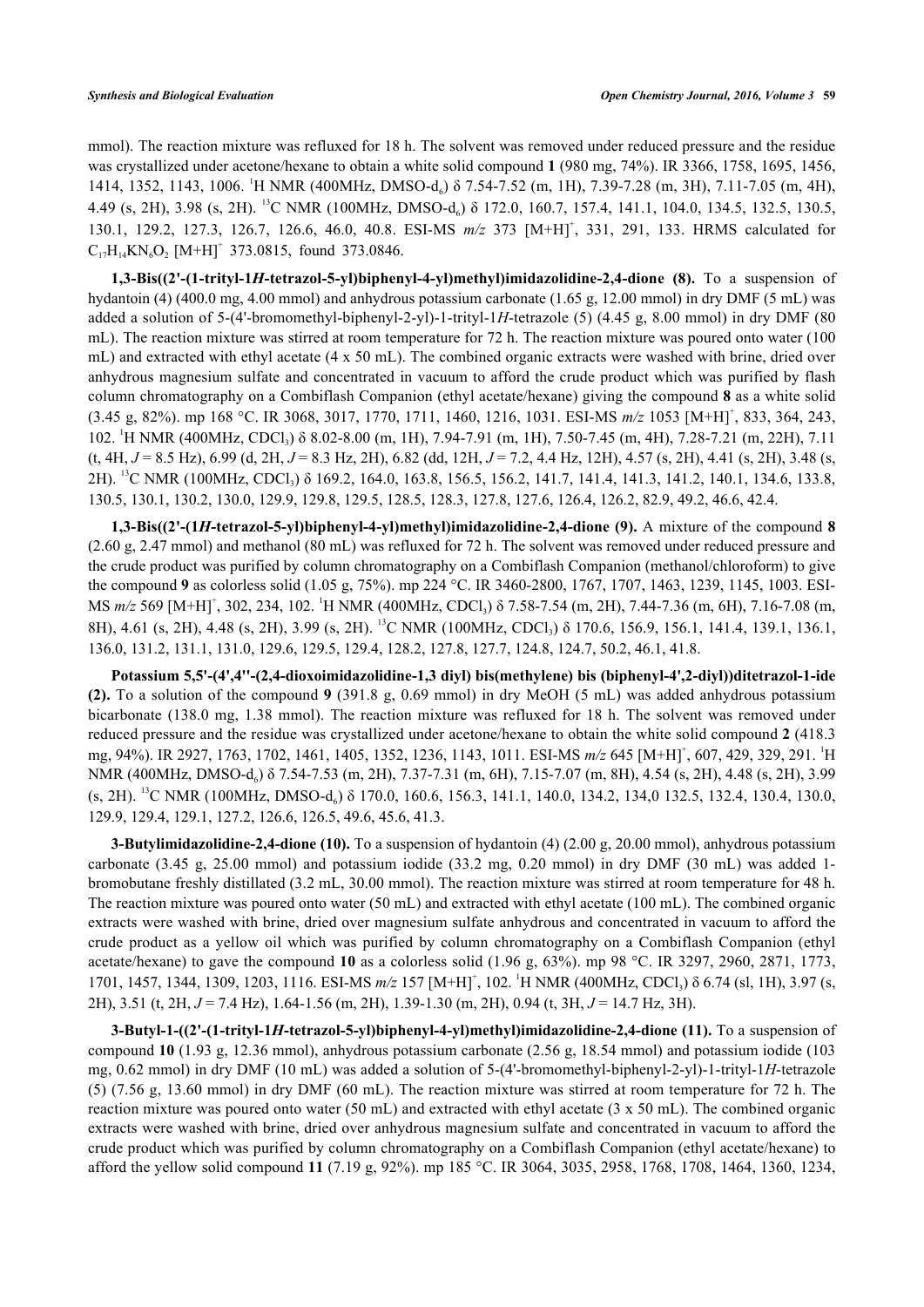1031. ESI-MS  $m/z$  413 [M+Na]<sup>+</sup>, 243, 102. <sup>1</sup>H NMR (400MHz, CDCl<sub>3</sub>) δ 7.99-7.97 (m, 1H), 7.50-7.48 (m, 2H), 7.36-7.30 (m, 4H), 7.27-7.23 (m, 6H), 7.13 (d, 2H, *J* = 8.3 Hz), 7.00 (d, 2H, *J* = 8.3 Hz), 6.88-6.86 (m, 6H), 4.44 (s, 2H), 3.52 (t, 2H, *J* = 7.28 Hz), 3.50 (s, 2H), 1.64-1.59 (m, 2H), 1.44-1.32 (m, 2H), 0.95 (t, 3H, *J* = 7.32 Hz). <sup>13</sup>C NMR (100MHz, CDCl<sup>3</sup> ) δ 170.8, 164.9, 157.9, 147.8, 142.4, 142.1, 134.8, 131.6, 130.7, 130.2, 129.9, 128.7, 128.3, 127.9, 127.6, 127.2, 126.2, 83.4, 49.4, 46.4, 39.0, 30.2, 20.0, 13.6.

**1-((2'-(1***H***-Tetrazol-5-yl)biphenyl-4-yl)methyl)-3-butylimidazolidine-2,4-dione (12).** A mixture of the compound **11** (2.24 g, 3.54 mmol) and methanol (75 mL) was refluxed for 28 h. The solvent was removed under reduced pressure and the crude product was purified by column chromatography on a Combiflash Companion (methanol/chloroform) to give the yellow oil compound **12** (1.38 g, 48%). IR 3400-2800, 1766, 1702, 1467, 1382, 1237, 1114, 1060. ESI-MS *m/z* 391 [M+H]<sup>+</sup>. <sup>1</sup>H NMR (400MHz, CDCl<sub>3</sub>) δ 7.67-7.64 (m, 2H), 7.57-7.51 (m, 2H), 7.20 (d, 2H, *J* = 8.3 Hz), 7.08 (d, 2H, *J* = 8.3 Hz), 4.49 (s, 2H), 3.89 (s, 2H), 3.38 (t, 2H, *J* = 7.1 Hz), 1.52-1.50 (m, 2H), 1.28-1.25 (m, 2H), 0.86 (t, 3H, *J* = 7.32 Hz). <sup>13</sup>C NMR (100MHz, CDCl<sub>3</sub>) δ 170.0, 156.6, 155.6, 140.9, 138.6, 135.6, 130.6, 130.5, 130.4, 129.0, 127.6, 127.2, 124.3, 49.4, 45.4, 37.8, 29.6, 19.3, 13.4.

**Potassium 5-(4'-((3-butyl-2,4-dioxoimidazolidin-1-yl)methyl)biphenyl-2-yl)tetrazol-1-ide (3).** To a solution of the compound **12** (570.1 mg, 1.46 mmol) in dry MeOH (5 mL) was added anhydrous potassium bicarbonate (146.1 mg, 1.46 mmol). The reaction mixture was refluxed by or during 18 h. The solvent was removed under reduced pressure and the residue was crystallized under acetone/hexane to obtain the white solid compound **3** (488.0 mg, 78%). IR 1760, 1699, 1464, 1424, 1008. ESI-MS  $m/z$  429 [M+H]<sup>+</sup>, 391, 102. <sup>1</sup>H NMR (400MHz, DMSO-d<sub>6</sub>) δ 7.57-7.52 (m, 2H), 7.40-7.30 (m, 2H), 7.09 (s, 4H), 4.45 (s, 2H), 3.89 (s, 2H), 3.36 (t, 2H, *J* = 7.08 Hz), 1.58-1.44 (m, 2H), 1.34-1.21 (m, 2H), 0.85 (t, 3H, *J* = 7.32 Hz). <sup>13</sup>C NMR (100MHz, DMSO-d<sub>6</sub>) δ 170.4, 161.0, 156.9, 141.4, 140.2, 134.5, 132.5, 130.8, 130.2, 129.7, 127.5, 126.9, 126.8, 49.8, 45.8, 38.2, 29.9, 19.6, 13.8. HRMS calculated for  $C_{21}H_{22}KN_6O_2$  [M+H]<sup>+</sup> 429.1441, found 429.1465.

## **Biological Evaluation**

Proof of concept was designed *in vitro* and *in vivo* to evaluate selectivity of these compounds for the AT1 receptor.

## *In Vitro* **Studies**

#### *Competition Binding Assays*

CHO cells were purchased from American Type Culture Collection (ISA). <sup>3</sup>H-AngII was obtained from GE Healthcare (USA). AngII was from Sigma Aldrich (USA). Cell culture supplies were obtained from Invitrogen (USA).

CHO cells stably expressing the  $AT_1$  receptor were transferred to 12-well culture plates 24h before binding assays. One day after plating, cells were washed briefly in 25mM Tris-HCl buffer, pH 7.4 containing 140mM NaCl, 5mM MgCl<sub>2</sub> and 0.1% bovine serum albumin (BSA). Binding experiments were performed at 4°C to avoid any functional interference such as receptor activation, phosphorylation, internalization and were initiated by the addition of <sup>3</sup>H-AngII 4pM and different concentrations  $(10^{-12}$  to  $10^{-6}$  M) of Losartan, compounds **1-3** as a competitor in a 0,5mL final volume assay. The binding buffer consisted of 25mM Tris-HCl, pH 7.4, including 5mM  $MgCl_2$ , 0.1% BSA and 100 (g/mL bacitracin (Sigma Aldrich, USA).

## *In Vivo* **Studies**

#### *Animal Model*

Experiments were performed on 250 – 300 g male Spontaneously Hypertensive Rats (SHR). Animals used in the present experiments were obtained from the colony of Centro de Desenvolvimento de Modelos Experimentais (CEDEME), Escola Paulista de Medicina/Universidade Federal de São Paulo, Brazil. This project was approved by the Ethic Committee on Animal Experimentation (Universidade Federal de São Paulo) (CEP 1825/08).

## *Experimental Groups*

The different groups of animals analyzed in this study are described in Table**1**. These animals had their BP measured at times: zero time (before administration of the compounds) and 15, 30, 60, 120 and 240 min after intravenous (i.v.) administration of the compounds.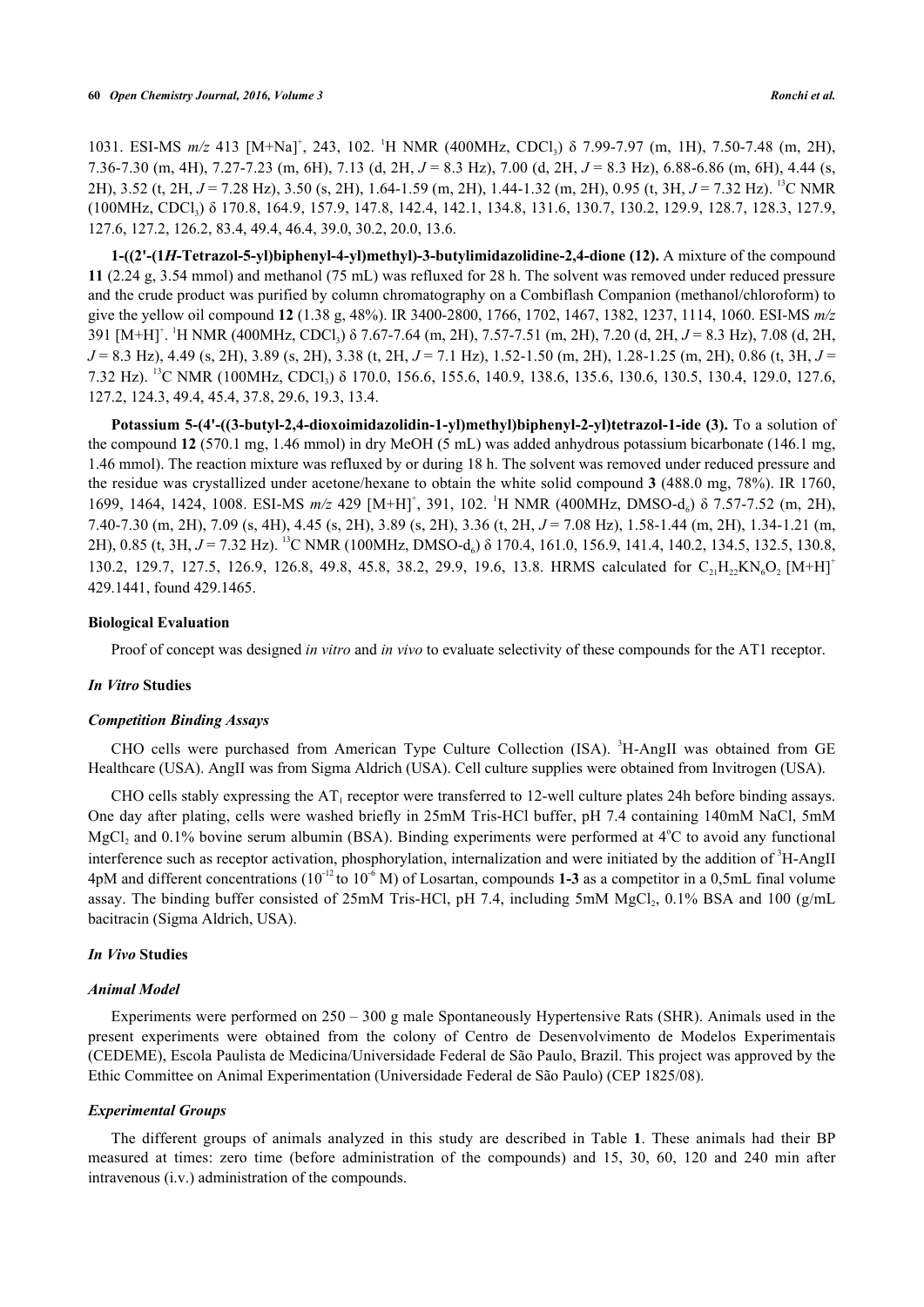## *Measurements of the Systolic Blood Pressure and Body Weight*

Measurements of the systolic BP and body weight were made in all groups at different times during the day. The systolic BP was measured before and after the drugs administration.

Systolic BP was determined by tail-cuff method (AdInstruments PowerLab 2/25, model ML825) and the Ohaus scale (Union, N. J, USA) was used to determine the body weight.

# *Enzymatic Activity Assay*

ACE catalytic activity was determined fluorimetrically as described by Friedland and Silverstein [\[22\]](#page-12-1). Briefly, an aliquot of animal serum  $(5 \mu L)$  was incubated with 200 L assay buffer (solution containing 1 mmol/L ZPhe-HisLeu (Z-PHL), in 100 mmol/L sodium borohydride buffer, pH 8.3, 300 mmol/L NaCl and 0.1 mmol/L  $ZnSO<sub>4</sub>$ ) for 10 min at 37°C.

#### <span id="page-5-0"></span>**Table 1. Groups analyzed in this study.**

|            | <b>Experimental</b> |                      |  |  |
|------------|---------------------|----------------------|--|--|
|            | <b>Groups</b>       | A single dose (i.v.) |  |  |
| <b>SHR</b> | Control $(n=12)$    | Saline               |  |  |
|            | Losartan $(n=11)$   | 50 mg/kg             |  |  |
|            | Captopril $(n=12)$  |                      |  |  |
|            | Compound $1$ (n=12) |                      |  |  |
|            | Compound $2(n=12)$  |                      |  |  |
|            | Compound $3(n=12)$  |                      |  |  |

The enzymatic reaction was stopped by the addition of 1.5 mL 280 mmol/L NaOH following incubation with 100 L o-phthaldialdehyde (20 mg/mL methanol) for 10 min. The fluorescent reaction was stopped by the addition of 200 L 3N HCl. The liberated dipeptide, H-L, was measured fluorimetrically (360 nm excitation and 465 nm emission) using Tecan Infinit F200 equipment (USA).

The standard curve was obtained using varying concentrations of L-HL in the blank reaction mixture and it showed a linear relation between relative fluorescence and H-L concentration.

# *Statistical Analysis*

Data are reported as mean±SD. The systolic blood pressure was analyzed by One Way Repeated Measures analysis of variance (One Way RM ANOVA) and ACE activity was analyzed by One Way analysis of variance (One Way ANOVA). Both tests were followed by post hoc Tukey's test when needed. The level of significance was set at *p* < 0.05.

# **RESULTS**

# **Chemistry**

Compounds **1-3** were prepared to increase water solubility from NCE in the same way as Losartan. The syntheses of the target compounds are outlined in Schemes **[1](#page-6-0) - [3](#page-6-1)**.

Alkylation of hydantoin (4) with 5-(4'-bromomethyl-biphenyl-1-yl)-1-trityl-1*H*-tetrazole (5) in DMF in the presence of 1.2 equivalents of potassium carbonate yielded the desired *N*-alkylated product 6 in 75% yield (Scheme **[1](#page-6-0)**) [\[23](#page-12-2)]. The triphenylmethyl group was subsequently cleaved with HCl in water/tetrahydrofuran furnishing the compound **7** in 82% yield.

Usifoh [\[21\]](#page-12-3) reported the removal of the triphenylmethyl using methanol under reflux. We used this protocol to improve the yield in the deprotection step, and compound **7** were obtained in 95% yield. Compound **1** was prepared by treatment of compound **7** with 1.0 equivalent of potassium bicarbonate giving 74% yield.

The same synthetic strategy described above to compound **1** was employed to obtain the dimeric compound **2**. The *N*-*N´*-dialkylated product 8 was obtained from 2.0 equivalents of bromide 4 in presence of base in excess. Deprotection reaction of triphenylmethyl group in presence of methanol under reflux resulted in compound **9** in a good yield.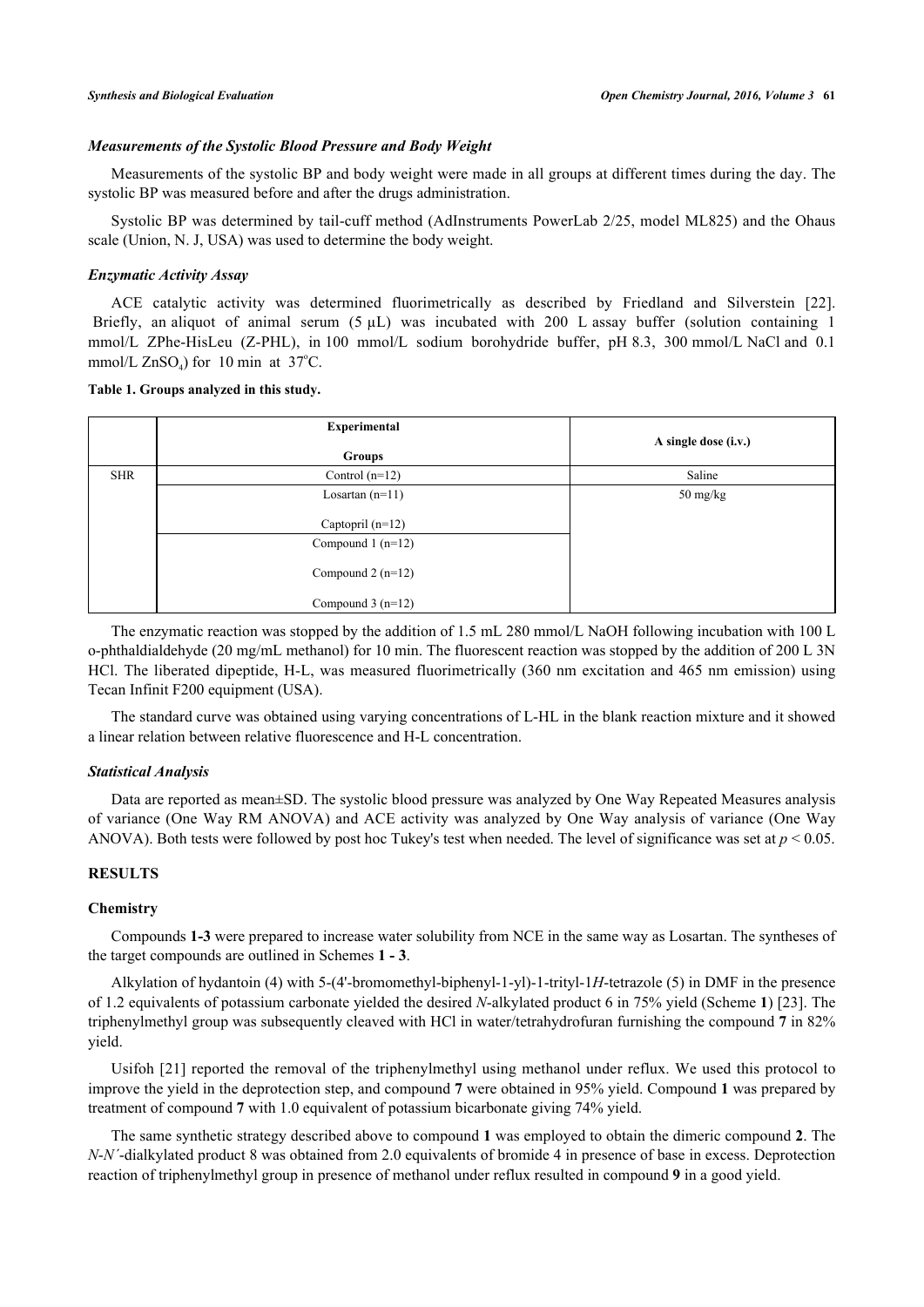#### **62** *Open Chemistry Journal, 2016, Volume 3 Ronchi et al.*

Thus, treatment of compound **9** with 2.0 equivalents of potassium bicarbonate gave compound **2** with 58% yields (3 steps from 4) (Scheme **[1](#page-6-0)**).

<span id="page-6-0"></span>Compound **3** was prepared as shown in Scheme **[3](#page-6-1)**. The first step involved the reaction of 4 with 1-bromobutane in presence of base and catalytic amount of potassium iodide to afford compound **10** with 63% yield. Alkylation of compound **10** with bromide 5 and deprotection of compound **11** gave the compound **12** with 44% yield (2 steps). Finally, compound **3** was obtained with 78% yield by the treatment of compound **12** with potassium bicarbonate in methanol under reflux.



**Scheme 1. Synthesis of compound**  $1^a$ **.**  $^a$ Reagents and conditions: (a) 5-(4'-bromomethyl-biphenyl-2-yl)-1-trityl-1*H*-tetrazole (5) (1.0 equiv.), K<sub>2</sub>CO<sub>3</sub> (1.2 equiv.), DMF, rt, 18h, 75%; (b) Method A: 37% HCl, THF/H2O (4:1), rt, 24h, 82%; or Method B: MeOH, re flux, 16h, 95%; (c) KHCO<sub>3</sub> (1.0 equiv.), MeOH, reflux, 18h, 74%.



<span id="page-6-1"></span>**Scheme 2. Synthesis of compound**  $2^a$ **.**  $^a$ Reagents and conditions: (a) 5-(4'-bromomethyl-biphenyl-2-yl)-1-trityl-1*H*-tetrazole (5) (2.0 equiv.), K<sub>2</sub>CO<sub>3</sub> (3.0 equiv.), DMF, rt, 72h, 82%; (b) MeOH, reflux, 72h, 82%; (c) KHCO<sub>3</sub> (1.0 equiv.), MeOH, reflux, 18h, 74%.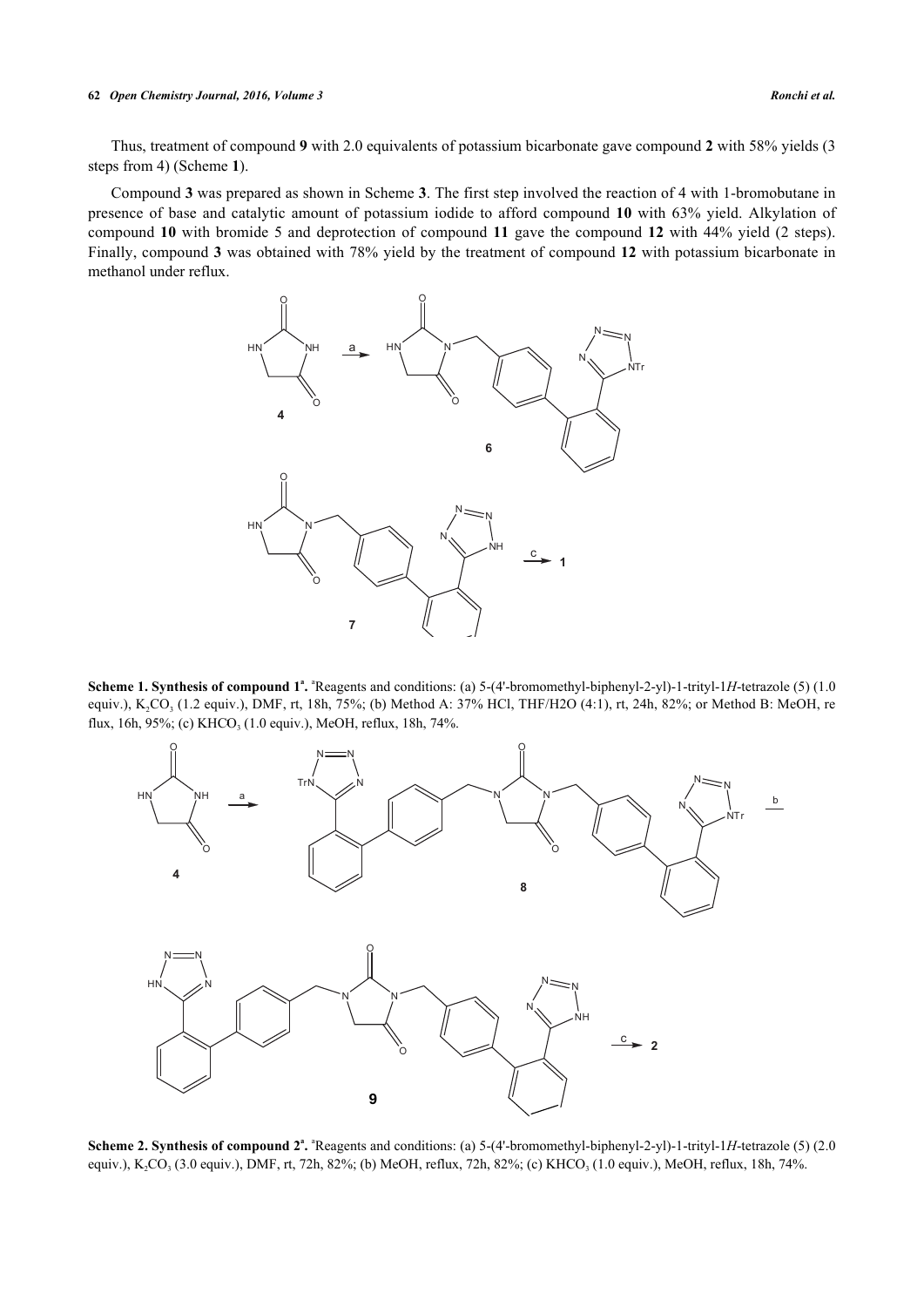*Synthesis and Biological Evaluation Open Chemistry Journal, 2016, Volume 3* **63**





**Scheme 3. Synthesis of compound**  $3^a$ **.**  $^a$ Reagents and conditions: (a) 1-bromobutane (1.5 equiv.), K<sub>2</sub>CO<sub>3</sub> (1.5 equiv.), KI (10 mol%), DMF, rt, 48h, 63%; (b) 5-(4'-bromomethyl-biphenyl-2-yl)-1-trityl-1*H*-tetrazole (5) (1.1 equiv.), K<sub>2</sub>CO<sub>3</sub> (1.5 equiv.), KI (5 mol%), DMF, rt 72h, 92%; (c) MeOH, reflux, 28h, 48%; (d) KHCO<sub>3</sub> (1.0 equiv.), MeOH, reflux, 18h, 78%.

# *In Vitro* **and** *In Vivo* **Biological Evaluations**

# *In Vitro Binding Studies*

The affinities of the compounds for the  $AT_1$  receptor were performed using competition binding assays in CHO cells stably expressing the  $AT_1$  receptor. We used Losartan as positive control and  ${}^{3}H$ -AngII as the radioligand compound (Fig. **[2](#page-7-0)**).

<span id="page-7-0"></span>Our results showed that only the compound 2 was able to bind to the  $AT_1$  receptor, however its affinity was very low (0.3µM) when compared with the Losartan (2.7 nM).



Fig.  $(2)$ . Competition Binding Assays. Maximum binding obtained in the presence of the  $AT<sub>1</sub>$  receptor antagonist Losartan or compounds 1-3 ( $10^{-6}$ M) in CHO cells stably expressing the AT<sub>1</sub> receptor. Values are means  $\pm$  SE of three independent experiments done in duplicate. (#,  $p < 0.05$  and \*,  $p < 0.001$ ).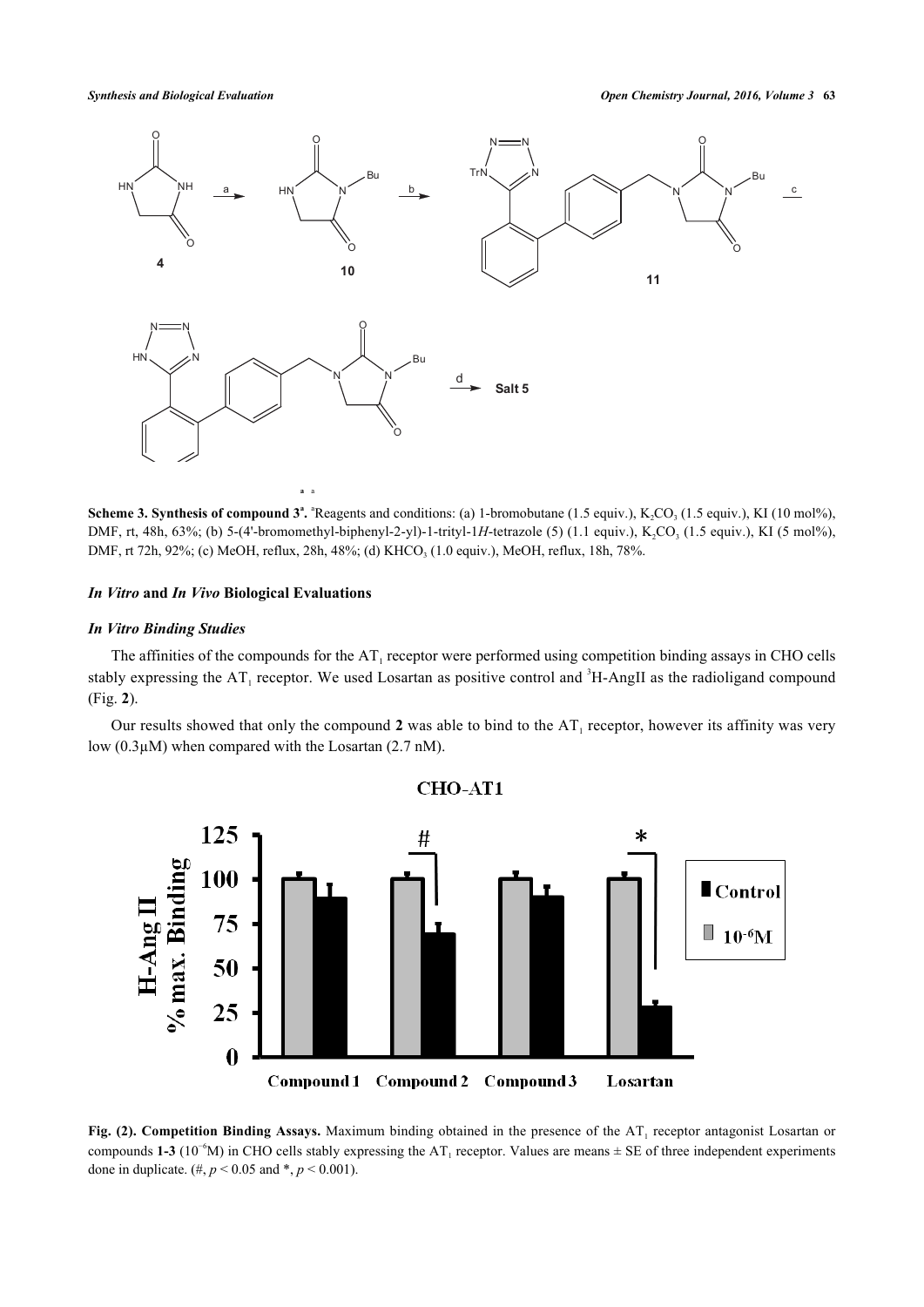# **Studies** *In Vivo*

# *Body Weight*

The animals body weight had a small variation between the groups which was expected (250 – 300g). Importantly, the intravenous doses (i.v.) of the compounds were administrated based on body weight of each animal (50 mg/Kg) (Table **[2](#page-8-0)** and Fig. **[3](#page-8-1)**).

<span id="page-8-0"></span>**Table 2. Body weight of the all groups studied.**

<span id="page-8-1"></span>

|            | <b>Groups</b>       | <b>Body Weight</b> |  |
|------------|---------------------|--------------------|--|
| <b>SHR</b> | Control $(n=12)$    | $280.3 \pm 13.8$   |  |
|            | Losartan $(n=11)$   | $288.7 \pm 16.3$   |  |
|            | Captopril $(n=12)$  | $268.5 \pm 19.4$   |  |
|            | Compound $1$ (n=12) | $285.0 \pm 11.3$   |  |
|            | Compound $2(n=12)$  | $273.1 \pm 11.6$   |  |
|            | Compound $3(n=12)$  | $255.8 \pm 18.2$   |  |



**Fig. (3).** Body weight of the experimental groups. Data are expressed as mean  $\pm$  standard deviation.

# **Blood Pressure Measurements**

Values of arterial BP in SHR after a single dose of compounds **1-3**, Losartan or Captopril are described in Table **[3](#page-8-2)** and Fig. (**[4](#page-9-0)**). The arterial BP after Losartan or Captopril administration (i.v.) reduced significantly in all studied time when compared to respective zero time.

<span id="page-8-2"></span>

| Table 3. Different times of Systolic Blood Pressure the experimental groups. |  |  |  |
|------------------------------------------------------------------------------|--|--|--|
|                                                                              |  |  |  |

|                    | <b>Systolic Blood Pressure (mmHg)</b> |                   |                    |                    |                    |                   |
|--------------------|---------------------------------------|-------------------|--------------------|--------------------|--------------------|-------------------|
|                    |                                       |                   |                    |                    |                    |                   |
| <b>Groups SHR</b>  | Zero minute                           | 15 minutes        | 30 minutes         | 60 minutes         | 120 minutes        | 240 minutes       |
| Control $(n=12)$   | $185.2 \pm 2.6$                       | $185.0 \pm 1.8$   | $185.5 \pm 2.5$    | $185.9 \pm 1.8$    | $186.1 \pm 3.4$    | $183.4 \pm 2.8$   |
| Losartan $(n=11)$  | $178.2 \pm 10.3$                      | $165.1 \pm 6.9*$  | $164.2 \pm 10.2^*$ | $159.9 \pm 11.6*$  | $144.2 \pm 12.6^*$ | $144.4 \pm 11.1*$ |
| Captopril (n=12)   | $183.6 \pm 17.0$                      | $169.4 \pm 15.7*$ | $167.7 \pm 12.0*$  | $167.4 \pm 11.8^*$ | $166.8 \pm 17.8^*$ | $161.1 \pm 17.4*$ |
| Compound $1(n=12)$ | $195.1 \pm 6.5$                       | $191.2 \pm 5.0$   | $191.3 \pm 5.4$    | $191.3 \pm 6.1$    | $191.1 \pm 5.4$    | $186.3 \pm 5.7^*$ |
| Compound $2(n=12)$ | $177.3 \pm 12.2$                      | $174.8 \pm 16.2$  | $182.6 \pm 9.2$    | $179.1 \pm 9.9$    | $178.7 \pm 7.1$    | $179.4 \pm 8.5$   |
| Compound $3(n=12)$ | $179.1 \pm 12.6$                      | $180.9 \pm 13.6$  | $179.0 \pm 12.9$   | $173.3 \pm 17.4$   | $173.4 \pm 9.3$    | $171.2 \pm 6.2$   |

Values are means ± SD.

 $P < 0.05$ . The groups were compared with their respective control.

Compound **1** showed a significant reduction in BP (8.8 mmHg) 240 min after the administration when compared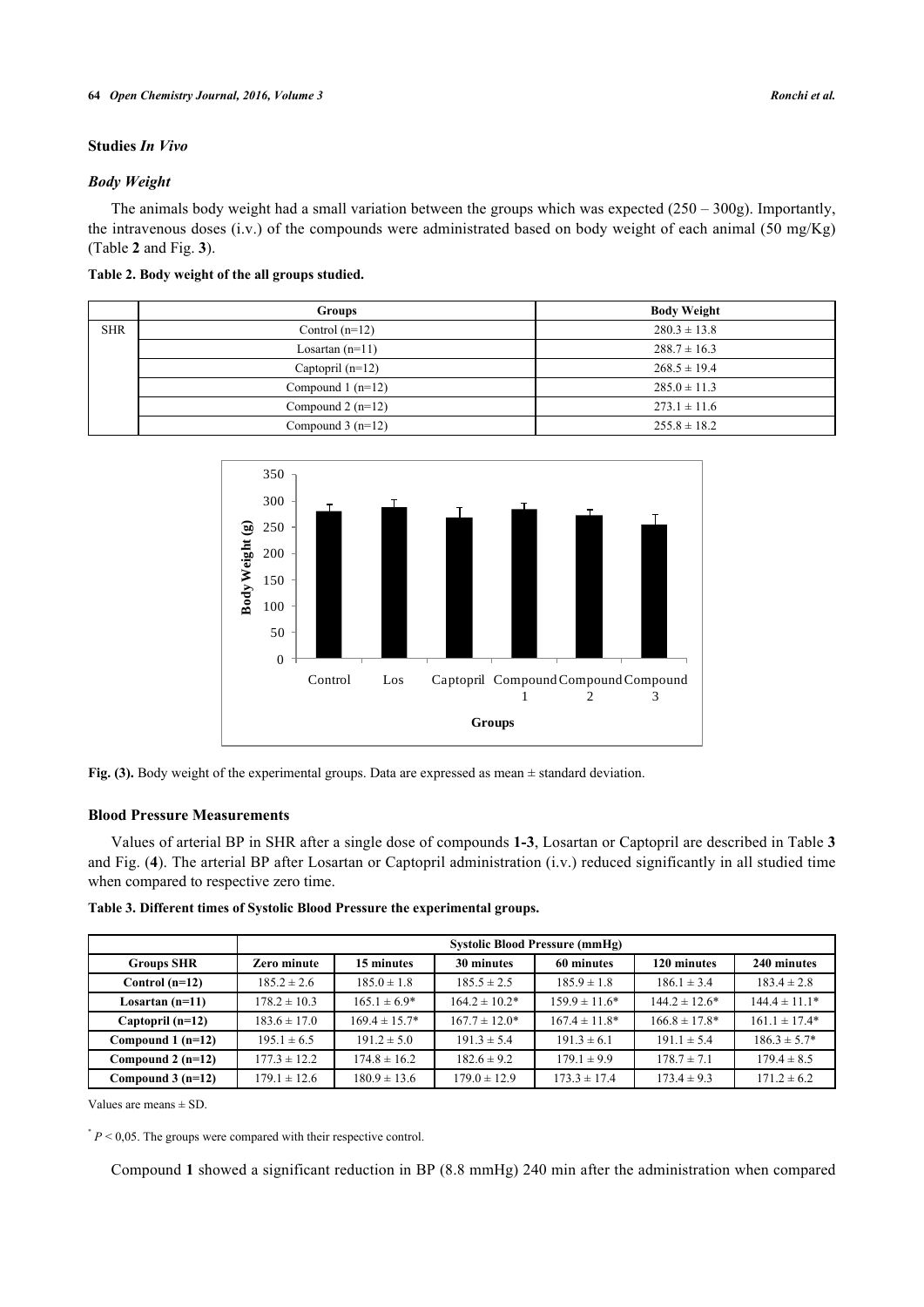<span id="page-9-0"></span>with zero time. For compound **2** no changes in BP were observed after its administration, although this salt had demonstrated some affinity for the AT<sub>1</sub> receptor according to the binding studies. Compound 5 induced a decrease not statistically significant in BP 240 min after its administration.



**Fig. (4).** SBP of differents groups. Data are expressed as mean ± SD. All groups were compared with their respective Control (Tukey's test,  $* P < 0.05$ ).

# **ACE Activity**

As we observed a decrease in BP on animals treated with compound **1** and in the binding assays this compound showed no affinity for the  $AT_1$  receptor, we decided to investigate if this compound could act as ACE inhibitor.

<span id="page-9-1"></span>Our results showed that serum ACE activity using ZPhe-HL as substrate decreased significantly in the Captopril and compound **1** groups when compared with Control (saline group). In Captopril and compound **1** groups ACE activity was decreased 30.6 and 32.4%, respectively (Fig. **[5](#page-9-1)**). No significant changes in ACE activity were detected for the other groups when compared to Control (saline group).



**Fig. (5).** ACE activity (nmol/mL/min) in serum of studied animals after 60 minutes intravenous administration of the compounds. Results are mean  $\pm$  SD. All groups were compared with their respective control (Tukey's test,  $* P < 0.05$ ).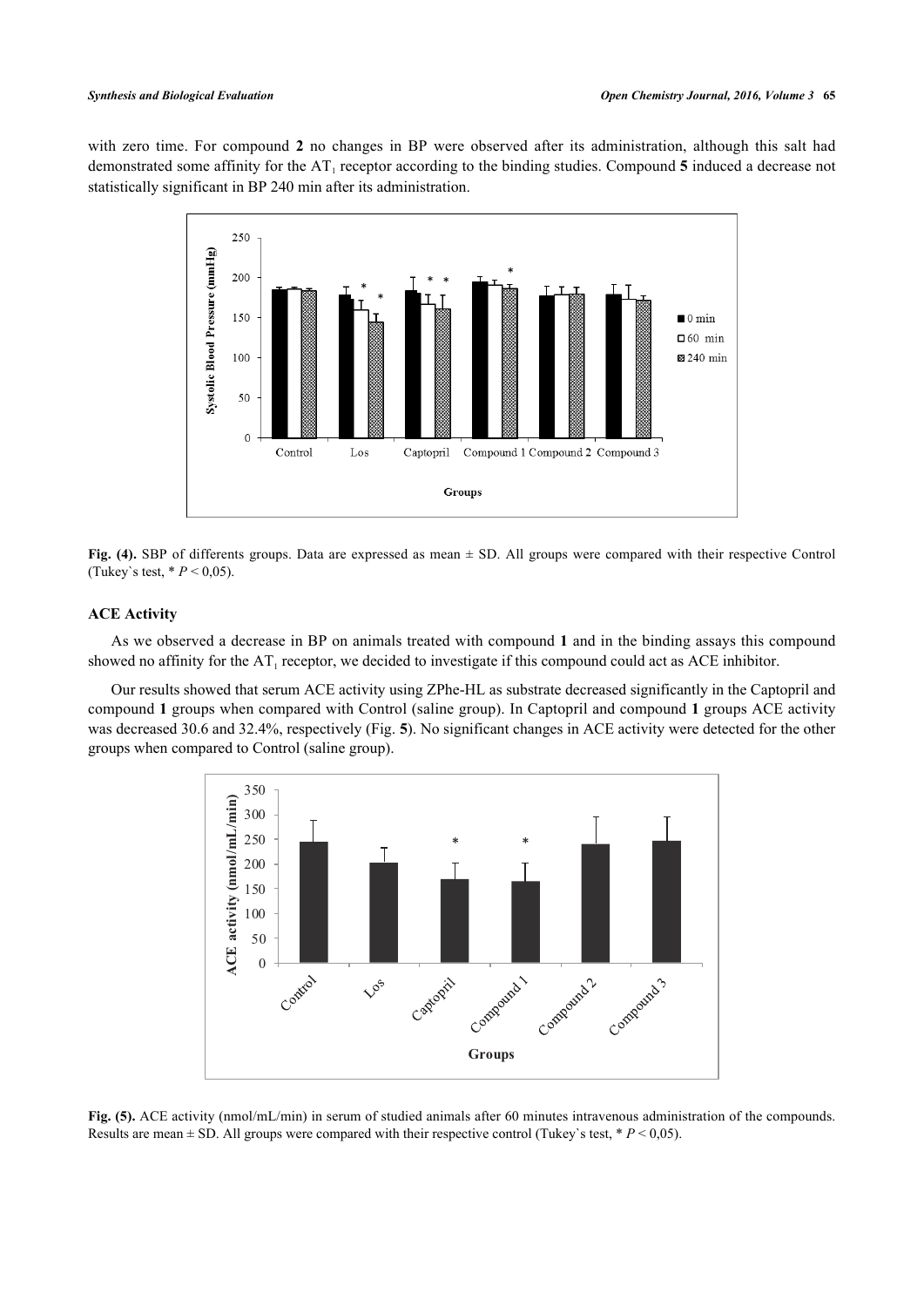# **DISCUSSION AND CONCLUSIONS**

Novel compounds 1-3 designed as antagonist of the AT<sub>1</sub> receptor having hydantoin group moiety linked to biphenyl-1*H*-tetrazole scaffold were prepared according to reported methods described in outlined Schemes **[1](#page-6-0) - [3](#page-6-1)**. To afford these compounds, the advanced intermediate 5-(4'-bromomethyl-biphenyl-2-yl)-1-trityl-1*H*-tetrazole (5) was employed. Compounds **1-3** were obtained in good to moderate overall yields (53%, 58% and 22%, respectively). The process employed was able to furnish from 500 mg to 1g of compounds **1-3** to conduct all biological assays.

Biological evaluations *in vitro* and *in vivo* were performed to verify the pharmacological activities of compounds **1-3** as  $AT_1$  receptor antagonists with antihypertensive effect. *In vitro* binding assays performed in cells expressing the  $AT_1$  receptor showed that only the compound 2 was able to compete with the radioligand  ${}^{3}H$ -Ang II although with a very low affinity when compared with the  $AT<sub>1</sub>$  receptor antagonist Losartan.

Aiming to evaluate the antihypertensive effect of these compounds it was carried out an *in vivo* study. These experiments demonstrated that compounds **1-3** showed no antihypertensive effect when compared with Losartan and Captopril. On the other hand, the compound **1** had no anti-hypertensive effect in the early minutes, but after 240 min it was able to significantly reduce BP by 8.8 mmHg. This reduction in BP after 240 min may be due to the formation of secondary metabolites which would have anti-hypertensive activity or this compound could act as ACE inhibitor.

Based on decrease in BP observed in animals treated with compound **1**, we decided to measure serum ACE activity in all groups. In compounds **2** and **3** groups serum ACE activity had no difference when compared to Control group. Compound **1** and Captopril showed a similar decrease in the ACE activity and this reduction was statistically significant when compared to Control (saline group).

As presented in the Introduction, hydantoin groups after insertion into a molecule could add to it different pharmacological properties. We believe that compound **1** (or its secondary metabolites) can play a role as an ACE inhibitor, and further studies should be conducted concerning this regard to understand the involved mechanisms as well as signaling pathways.

| ACE         | =   | Angiotensin converting enzyme;          |
|-------------|-----|-----------------------------------------|
| Ang II      | =   | Angiotensin II;                         |
| BP          | $=$ | Blood pressure;                         |
| <b>BSA</b>  | =   | Bovine serum albumine;                  |
| <b>CHO</b>  | =   | Chinese hamster ovary cells;            |
| <b>DMF</b>  | =   | N,N-dimethylformamide;                  |
| <b>HPLC</b> | =   | High-performance liquid chromatography; |
| <b>HRMS</b> | $=$ | High-resolution mass spectra;           |
| IR          | =   | Infrared; i.v., intravenous;            |
| MeOH        | =   | Methanol:                               |
| min         | =   | Minutes:                                |
| <b>MS</b>   | =   | Mass spectra;                           |
| <b>NCE</b>  | =   | New chemical entity;                    |
| <b>RAAS</b> | =   | Renin-angiotensin-aldosterone system;   |
| <b>RAS</b>  | =   | Renin-angiotensin system;               |
| <b>SAR</b>  | =   | Structure activity relationship;        |
| <b>SHR</b>  | =   | Spontaneously hyperensive rats;         |
| <b>THF</b>  | =   | Tetrahydrofuran;                        |
| <b>TMS</b>  | $=$ | Tetramethylsilane.                      |

# **ABBREVIATIONS**

# **CONFLICT OF INTEREST**

The authors confirm that this article content has no conflict of interest.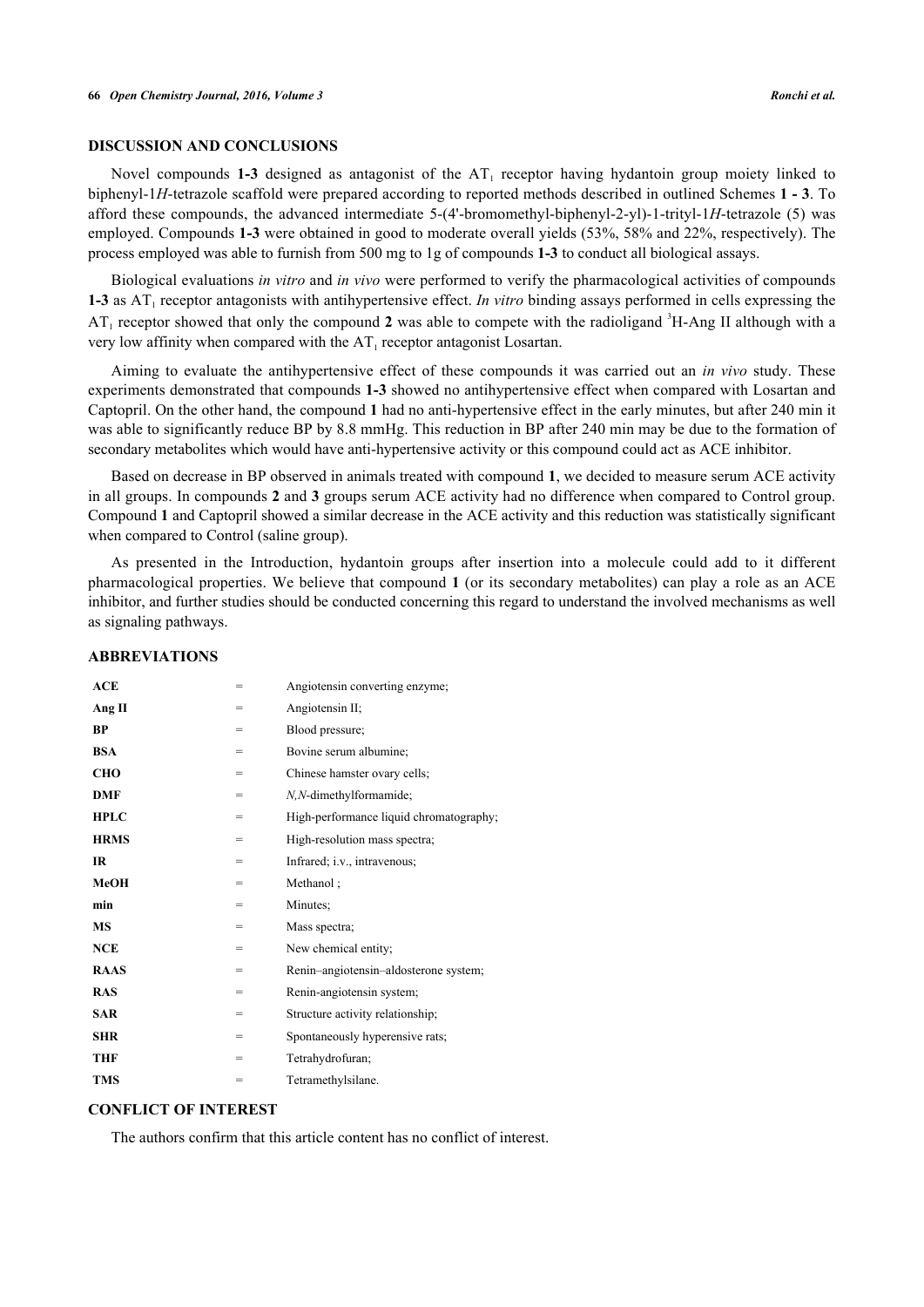# **ACKNOWLEDGEMENTS**

This study was supported by CAPES (23038039445/2008-13), EMS S. A. and Instituto Vita Nova.

# **REFERENCES**

- <span id="page-11-0"></span>[1] Raised blood pressure (hypertension): A major risk factor of CVDs *Global atlas on cardiovascular disease prevention and control.,* **2011**, 38-39. Internet: [http://www.world-heart-federation.org/fileadmin/user\\_upload/images/CVD\\_Health/Global\\_CVD\\_Atlas.pdf](http://www.world-heart-federation.org/fileadmin/user_upload/images/CVD_Health/Global_CVD_Atlas.pdf)
- <span id="page-11-1"></span>[2] Biala, A.; Finckenberg, P.; Korpi, A.; Loytainen, M.; Martonen, E.; Levijoki, J.; Mervaala, E. Cardiovascular effects of the combination of levosimendan and valsartan in hypertensive Dahl/Rapp rats. *J. Physiol. Pharmacol.,* **2011**, *62*(3), 275-285. [PMID: [21893687\]](http://www.ncbi.nlm.nih.gov/pubmed/21893687)
- <span id="page-11-2"></span>[3] Macia-Heras, M.; Del Castillo-Rodriguez, N.; Navarro González, J.F. The renin-angiotensin-aldosterone system in renal and cardiovascular disease and the effects of its pharmacological blockade. *J. Diabetes Metab.,* **2012**, *3*, 171. [http://omicsonline.org/ the-renin-angiotensin](http://omicsonline.org/the-renin-angiotensin-aldosterone-system-in-renal-and-cardiovascular-disease-and-the-effects-of-its-pharmacological-blockade-2155-6156.1000171.pdf)[aldosterone-system-in-renal-and-cardiovascular-disease-and-the-effects-of-its-pharmacological-blockade-2155-6156.1000171.pdf](http://omicsonline.org/the-renin-angiotensin-aldosterone-system-in-renal-and-cardiovascular-disease-and-the-effects-of-its-pharmacological-blockade-2155-6156.1000171.pdf)
- <span id="page-11-3"></span>[4] Joseph, K.; Tholanikunnel, T.E.; Kaplan, A.P. *In vitro* comparison of bradykinin degradation by aliskiren, a renin inhibitor, and an inhibitor of angiotensin-converting enzyme. *J. Renin Angiotensin Aldosterone Syst.,* **2013**, *16*(2), 321-322. [http://jra.sagepub.com/](http://jra.sagepub.com/content/early/2013/06/13/1470320313491997.full.pdf+html) [content/early/2013/06/13/1470320313491997.full.pdf+html](http://jra.sagepub.com/content/early/2013/06/13/1470320313491997.full.pdf+html)
- <span id="page-11-4"></span>[5] Zaman, M.A.; Oparil, S.; Calhoun, D.A. Drugs targeting the renin-angiotensin-aldosterone system. *Nat. Rev. Drug Discov.,* **2002**, *1*(8), 621-636. [\[http://dx.doi.org/10.1038/nrd873](http://dx.doi.org/10.1038/nrd873)] [PMID: [12402502](http://www.ncbi.nlm.nih.gov/pubmed/12402502)]
- [6] Brenner, B.M.; Cooper, M.E.; de Zeeuw, D.; Keane, W.F.; Mitch, W.E.; Parving, H.H.; Remuzzi, G.; Snapinn, S.M.; Zhang, Z.; Shahinfar, S. Effects of losartan on renal and cardiovascular outcomes in patients with type 2 diabetes and nephropathy. *N. Engl. J. Med.,* **2001**, *345*(12), 861-869. [\[http://dx.doi.org/10.1056/NEJMoa011161](http://dx.doi.org/10.1056/NEJMoa011161)] [PMID: [11565518\]](http://www.ncbi.nlm.nih.gov/pubmed/11565518)
- [7] Fogari, R.; Zoppi, A.; Corradi, L.; Mugellini, A.; Lazzari, P.; Preti, P.; Lusardi, P. Long-term effects of ramipril and nitrendipine on albuminuria in hypertensive patients with type II diabetes and impaired renal function. *J. Hum. Hypertens.,* **1999**, *13*(1), 47-53. [\[http://dx.doi.org/10.1038/sj.jhh.1000732](http://dx.doi.org/10.1038/sj.jhh.1000732)] [PMID: [9928752\]](http://www.ncbi.nlm.nih.gov/pubmed/9928752)
- [8] Parving, H.H.; Lehnert, H.; Bröchner-Mortensen, J.; Gomis, R.; Andersen, S.; Arner, P. The effect of irbesartan on the development of diabetic nephropathy in patients with type 2 diabetes. *N. Engl. J. Med.,* **2001**, *345*(12), 870-878. [\[http://dx.doi.org/10.1056/NEJMoa011489](http://dx.doi.org/10.1056/NEJMoa011489)] [PMID: [11565519\]](http://www.ncbi.nlm.nih.gov/pubmed/11565519)
- [9] Henrion, D.; Kubis, N.; Lévy, B.I. Physiological and pathophysiological functions of the AT(2) subtype receptor of angiotensin II: from large arteries to the microcirculation. *Hypertension,* **2001**, *38*(5), 1150-1157. [\[http://dx.doi.org/10.1161/hy1101.096109\]](http://dx.doi.org/10.1161/hy1101.096109) [PMID: [11711513](http://www.ncbi.nlm.nih.gov/pubmed/11711513)]
- [10] Duncia, J.V.; Carini, D.J.; Chiu, A.T.; Johnson, A.L.; Price, W.A.; Wong, P.C.; Wexler, R.R.; Timmermans, P.B. The discovery of DuP 753, a potent, orally active nonpeptide angiotensin II receptor antagonist. *Med. Res. Rev.,* **1992**, *12*(2), 149-191. [\[http://dx.doi.org/10.1002/med.2610120203\]](http://dx.doi.org/10.1002/med.2610120203) [PMID: [1619965](http://www.ncbi.nlm.nih.gov/pubmed/1619965)]
- [11] Aulakh, G.K.; Sodhi, R.K.; Singh, M. An update on non-peptide angiotensin receptor antagonists and related RAAS modulators. *Life Sci.,* **2007**, *81*(8), 615-639. [\[http://dx.doi.org/10.1016/j.lfs.2007.06.007](http://dx.doi.org/10.1016/j.lfs.2007.06.007)] [PMID: [17692338\]](http://www.ncbi.nlm.nih.gov/pubmed/17692338)
- [12] Jain, S.; Yadav, A. Ab initio study of non-peptidic antihypertensives. *Chem. Biol. Drug Des.,* **2007**, *69*(4), 251-257. [\[http://dx.doi.org/10.1111/j.1747-0285.2007.00503.x\]](http://dx.doi.org/10.1111/j.1747-0285.2007.00503.x) [PMID: [17461972](http://www.ncbi.nlm.nih.gov/pubmed/17461972)]
- [13] Kiyama, R.; Honma, T.; Hayashi, K.; Ogawa, M.; Hara, M.; Fujimoto, M.; Fujishita, T. Novel angiotensin II receptor antagonists. Design, synthesis, and *in vitro* evaluation of dibenzo[a,d]cycloheptene and dibenzo[b,f]oxepin derivatives. Searching for bioisosteres of biphenylyltetrazole using a three-dimensional search technique. *J. Med. Chem.,* **1995**, *38*(14), 2728-2741. [\[http://dx.doi.org/10.1021/jm00014a024\]](http://dx.doi.org/10.1021/jm00014a024) [PMID: [7629811](http://www.ncbi.nlm.nih.gov/pubmed/7629811)]
- [14] Kurup, A.; Garg, R.; Carini, D.J.; Hansch, C. Comparative QSAR: angiotensin II antagonists. *Chem. Rev.,* **2001**, *101*(9), 2727-2750. [\[http://dx.doi.org/10.1021/cr000025g](http://dx.doi.org/10.1021/cr000025g)] [PMID: [11749394\]](http://www.ncbi.nlm.nih.gov/pubmed/11749394)
- [15] Mantlo, N.B.; Chakravarty, P.K.; Ondeyka, D.L.; Siegl, P.K.; Chang, R.S.; Lotti, V.J.; Faust, K.A.; Chen, T.B.; Schorn, T.W.; Sweet, C.S.; Emmert, S.E.; Patchett, A.A.; Greenlee, W.J. Potent, orally active imidazo[4,5-b]pyridine-based angiotensin II receptor antagonists. *J. Med. Chem.,* **1991**, *34*(9), 2919-2922. [\[http://dx.doi.org/10.1021/jm00113a035\]](http://dx.doi.org/10.1021/jm00113a035) [PMID: [1895308](http://www.ncbi.nlm.nih.gov/pubmed/1895308)]
- [16] Naik, P.; Murumkar, P.; Giridhar, R.; Yadav, M.R. Angiotensin II receptor type 1 (AT1) selective nonpeptidic antagonists--a perspective. *Bioorg. Med. Chem.,* **2010**, *18*(24), 8418-8456. [\[http://dx.doi.org/10.1016/j.bmc.2010.10.043\]](http://dx.doi.org/10.1016/j.bmc.2010.10.043) [PMID: [21071232](http://www.ncbi.nlm.nih.gov/pubmed/21071232)]
- [17] Manohar, P.; Piña, I.L. Therapeutic role of angiotensin II receptor blockers in the treatment of heart failure. *Mayo Clin. Proc.,* **2003**, *78*(3), 334-338. [\[http://dx.doi.org/10.4065/78.3.334\]](http://dx.doi.org/10.4065/78.3.334) [PMID: [12630586](http://www.ncbi.nlm.nih.gov/pubmed/12630586)]
- [18] Weber, M.A. Angiotensin II receptor blockers and cardiovascular outcomes: what does the future hold? *J. Renin Angiotensin Aldosterone Syst.,* **2003**, *4*(2), 62-73.